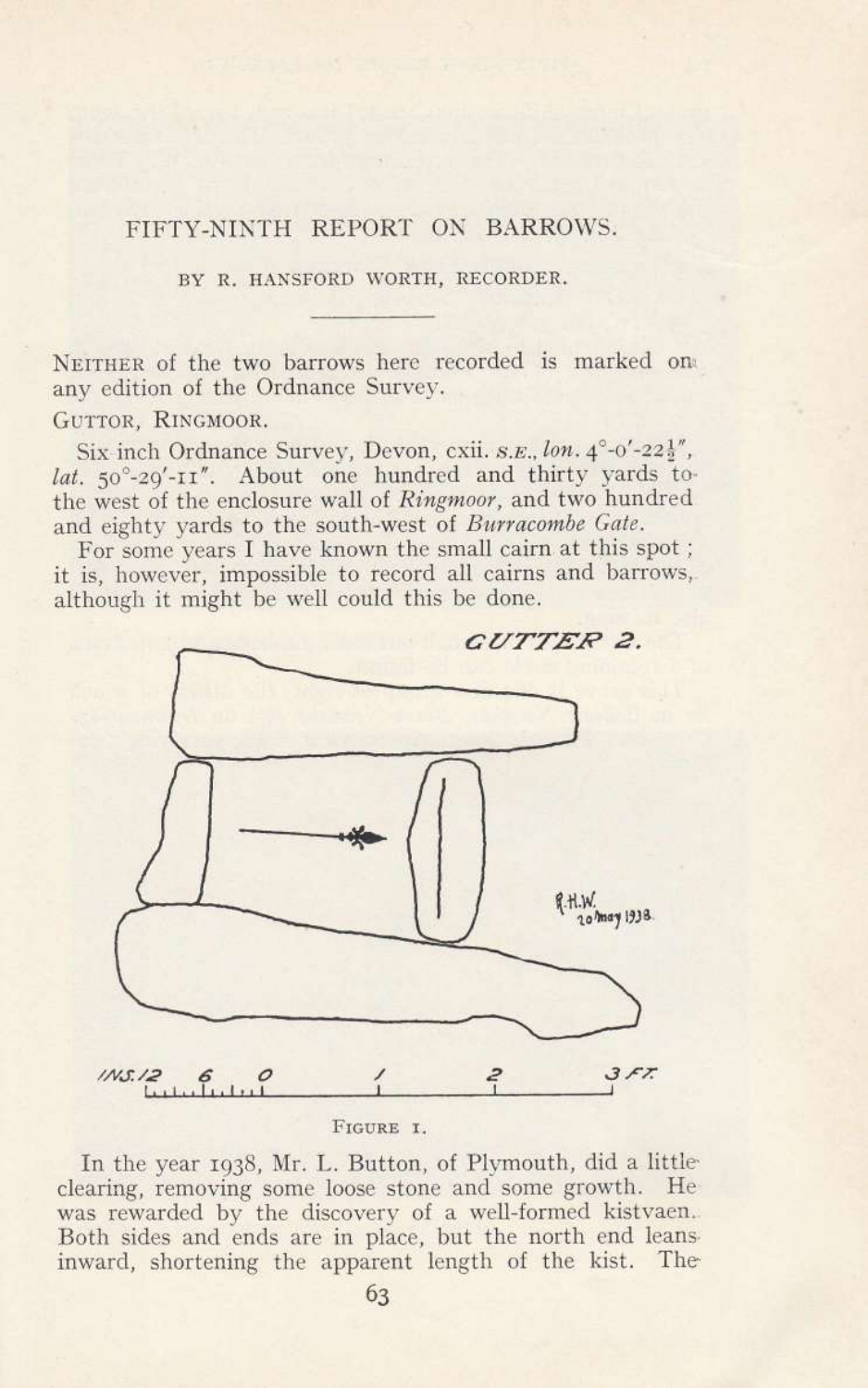present internal dimensions are  $17\frac{1}{2}$  ins. wide by  $20\frac{1}{2}$  ins. long. The probable original length was 33 ins. The depth has not been ascertained. The direction of length is N.o.<sup>o</sup>W. There is a ruined retaining circle of approximately  $\overline{r}$  a ruined retaining circle of approximately  $\overline{r}$  rs ft. internal diameter. See plate I, fig. r, for a view of this kistvaen, .and fig. r in the text for a plan.

## DUNNABRIDGE POUND FARM NEWTAKE.

Six-inch Ordnance Survey, Devon, cvii, N.W., lon.  $3^{\circ}$ -55'-II", lat. 50 $^{\circ}$ -33'-52".

I am indebted to Mr. John and Miss Anne Coaker, the son and daughter of Mr. Frank Coaker of Great Sherberton, for my knowledge of this kist, which was found when some furze was burnt.

The kistvaen has been robbed, and only the western sidestone stands erect; this is 5ft. gins. in length, and bears N.9"W. Although the north end-stone is missing, its backing- .stones are still in place, and the kist can be ascertained to have been zft. wide at this end. Similarly the backing-stone of the east side of the kistvaen is still in place, but the length cf the kist can not be ascertained. The south end-stone is also missing.

The kist stands in a small but much robbed cairn ; no trace of a retaining circle can be found.

This grave is one of a group of eight, the others of which lie in Belliver Newtake, Black Newtake and on Dunnabridge Common. Plate I, fig. 2, gives a view of the surviving side-\*tone.